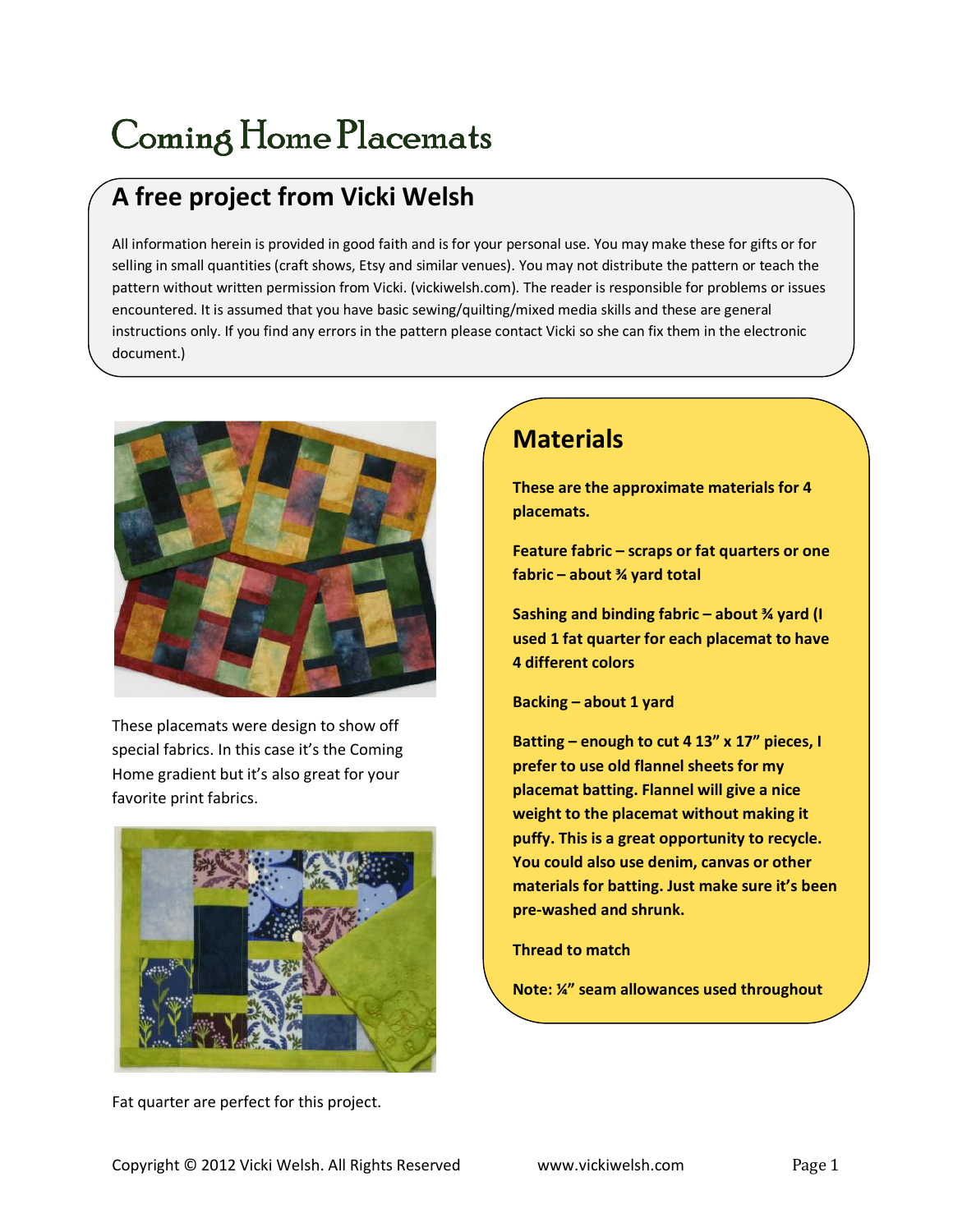Step 1 – Make the Center



For each placemat center cut:

- Feature fabric: 8 pieces 5.5" x 3.5"
- Feature fabric: 4 pieces 2.5" x 3.5"
- Sashing fabric: cut a 1.5" strip and then sub cut into 3.5" segments. You need 7.



Arrange the feature fabric pieces as shown in the photo with a sashing strip in between the featured fabric pieces. Sew then together in columns.



Sew the columns together. The center of the placement is complete and should measure 15.5" x 11.5". If not, that's OK, just note your measurement.





Add 1.5" to each dimension of your placemat center. Mine was 17" x 13"

Cut the backing and batting to this measurement. I like to layer my backing and flannel batting together before cutting them because it's easier to keep everything square that way.

Layer the backing, batting and placemat center. Make sure there is ¾" of batting showing all around the center.

Pin through all layers.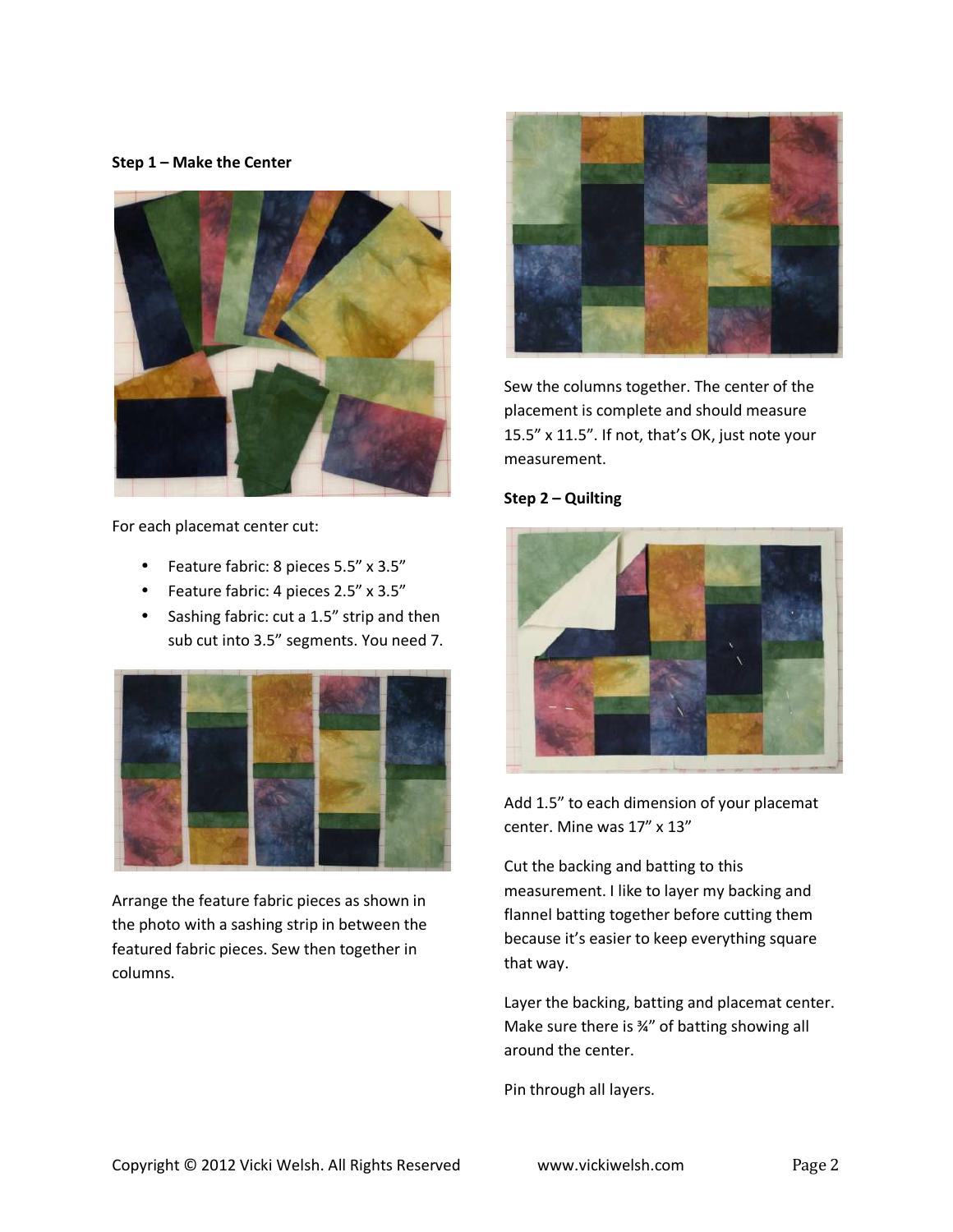

Quilt the center any way you wish. I quilted ¼" on each side of the vertical seams. Make sure the stitching extends beyond the edge of the fabric.

## Step 3 – Add the border

For each placemat you need 4 border pieces. These are cut 3" wide. For a placemat that finishes 17" x 13", cut:

- $\bullet$  2 strips  $3'' \times 12''$
- $\bullet$  2 strips  $3'' \times 18''$

I used fat quarters so I simply cut 4 3" strips and cut the excess off as I attached each strip.



Sew the side strips first. Align the edge of a strip with the edge of the placemat center and sew through all layers with a ¼" seam.

The border should extend about ¼" beyond the top and bottom edge of the placemat center. It doesn't need to go all the way to the edge of the placemat. (See below).



Press away from the center.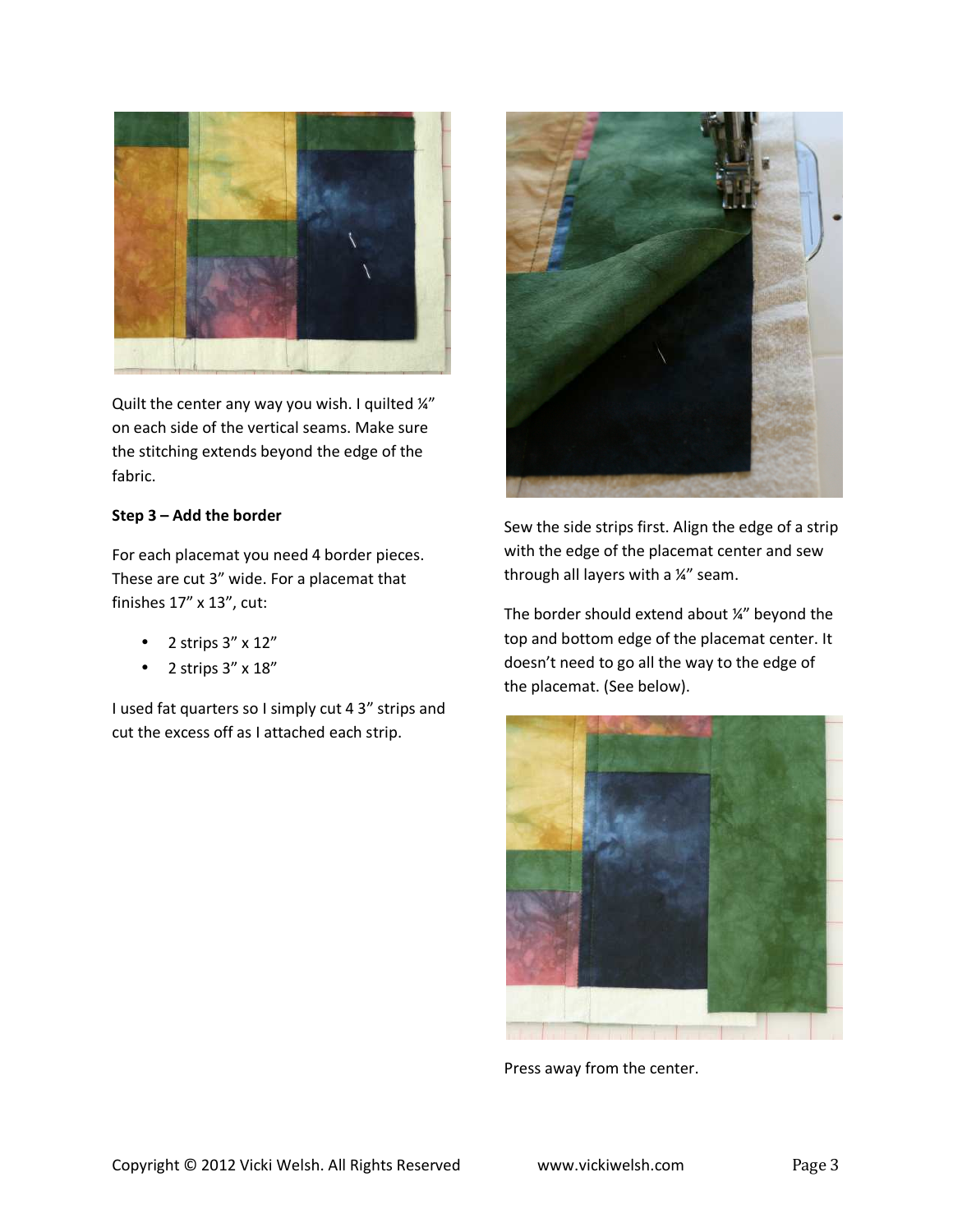

Fold the border fabric to the back. Fold under a hem but make sure there's enough of the border fabric extending beyond the stitching so that the border covers that stitching line.

You should have plenty of fabric to do this. I purposely cut the borders extra wide so that there's no issue with this step.



From the front topstitch next to the seam line. This stitching will catch the folded edge on the back so that the border is also the binding and finished off with one step.



Add the top and bottom borders. For this step the border fabric needs to extend beyond the edges of the placemat about ½".

 Sew the border to the placemat and fold the border to the back.



Fold the hem for the top and bottom the same as the sides EXCEPT wrap the ends around to the back first and then fold the long edge to the back and turn under the hem.